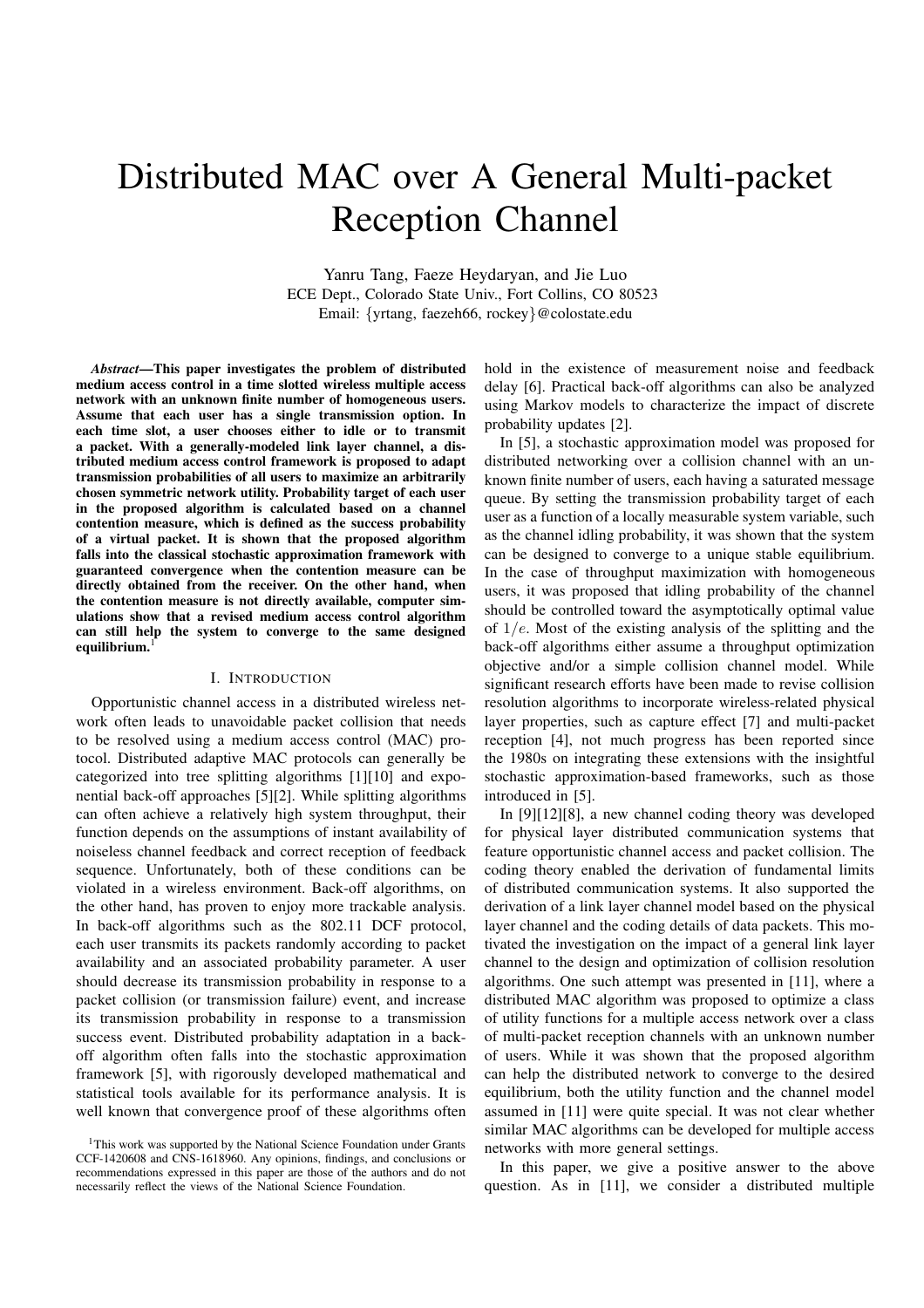access wireless networking with an unknown finite number of homogeneous users, each is backlogged with a saturated message queue. Assume that users intend to maximize a general symmetric network utility. Under a general link-layer channel model, we propose a distributed MAC framework for each user to adapt its transmission probability according to a channel contention measure defined as the success probability of a virtual packet. We show that the proposed MAC algorithm falls into the classical stochastic approximation framework with guaranteed convergence, if the system has a unique equilibrium and if two key conditions can be met. Without knowing the user number, we show that one can develop an MAC algorithm to satisfy the required conditions and to place the unique equilibrium at a point that is close to optimal with respect to the (arbitrarily) chosen utility. Our work extends the basic framework of [5] from a simple collision channel model to a general link-layer channel. Such extension is enabled by the following key ideas. First, as opposed to using a locally measurable variable such as the channel idling probability [5], we use the success probability of a specific virtual packet as the channel contention measure. Second, we show that, with the help of the channel contention measure and two key monotonicity properties, each user can estimate the unknown user number and set its transmission probability target as a function of the (estimated) user number. Compared with the approach of controlling channel contention at a pre-determined level, as suggested in [5], the MAC algorithm presented in this paper has the capability of helping the system to achieve a performance closer to optimal especially when the user number is not large in value.

#### II. A STOCHASTIC APPROXIMATION FRAMEWORK

Consider a link layer wireless multiple access network with K homogeneous users (transmitters) and one receiver.  $K$  is finite and is assumed to be known neither to the users nor to the receiver. Time is slotted such that each slot equals the length of one packet. Assume that each user has a saturated message queue, a single transmission option plus an idling option. In each time slot, each user, say user  $k$ , determines whether to transmit a packet or to idle according to an associated probability parameter  $p_k$ . We use transmission probability vector  $\boldsymbol{p} = [p_1, \dots, p_K]^T$  to denote the transmission probabilities of all users.

At the end of each time slot  $t$ , upon receiving channel feedback, each user, say user  $k$ , derives a probability target, denoted by  $\tilde{p}_k(t)$ . User k then updates its transmission probability by  $p_k(t + 1) = (1 - \alpha(t))p_k(t) + \alpha(t)\tilde{p}_k(t)$ , where  $\alpha(t) \geq 0$  is the step size parameter of time slot t. Let  $\mathbf{p}(t) = [p_1(t), \cdots, p_K(t)]^T$  and  $\tilde{\mathbf{p}}(t) = [\tilde{p}_1(t), \cdots, \tilde{p}_K(t)]^T$ denote the transmission probabilities and probability targets of all users in time slot  $t$ , respectively. Transmission probability vector is updated by

$$
\boldsymbol{p}(t+1) = \boldsymbol{p}(t) + \alpha(t)(\boldsymbol{\tilde{p}}(t) - \boldsymbol{p}(t)). \tag{1}
$$

Note that (1) falls into the stochastic approximation framework [6][3], where  $\tilde{\mathbf{p}}(t)$  is often calculated based upon noisy estimates of system variables.

Define  $\hat{\boldsymbol{p}}(t) = [\hat{p}_1(t), \cdots, \hat{p}_K(t)]^T$  as the "theoretical value" of  $\tilde{\boldsymbol{p}}(t)$  when there is no measurement noise and no feedback error in time slot t. Let  $E_t[\tilde{\mathbf{p}}(t)]$  be the expectation of  $\tilde{\mathbf{p}}(t)$ conditioned on system state at the beginning of time slot t. We express  $E_t[\tilde{\boldsymbol{p}}(t)]$  as follows

$$
E_t[\tilde{\boldsymbol{p}}(t)] = \hat{\boldsymbol{p}}(t) + \boldsymbol{g}(t) = \hat{\boldsymbol{p}}(\boldsymbol{p}(t)) + \boldsymbol{g}(\boldsymbol{p}(t)), \qquad (2)
$$

where  $g(t)$  represents a potential bias term in the probability target derivation. Given the communication channel, both  $\hat{p}(t)$ and  $g(t)$  are functions of  $p(t)$ , which is the transmission probability vector in time slot t.

Next, we present two conditions that are typically required for the convergence of a stochastic approximation algorithm.

**Condition 1:** (Mean and Bias) There exists a constant  $K_m > 0$  and a bounding sequence  $0 \le \beta(t) \le 1$ , such that

$$
\|\mathbf{g}(\mathbf{p}(t))\| \le K_m \beta(t). \tag{3}
$$

We assume that  $\beta(t)$  is controllable in the sense that, for any  $\epsilon > 0$ , one can design protocols to ensure  $\beta(t) \leq \epsilon$  for a sufficiently large t.

**Condition 2:** (Lipschitz Continuity) There exists a constant  $K_l > 0$ , such that

$$
\|\hat{\boldsymbol{p}}(\boldsymbol{p}_1)-\hat{\boldsymbol{p}}(\boldsymbol{p}_2)\| \le K_l \|\boldsymbol{p}_1-\boldsymbol{p}_2\|, \quad \text{for all } \boldsymbol{p}_1, \boldsymbol{p}_2. \quad (4)
$$

If Conditions 1 and 2 are met, and  $\alpha(t)$  and  $\beta(t)$  are small enough, according to stochastic approximation theory [6][3], trajectory of  $p(t)$  under probability update (1) can be approximated by the following associated ordinary differential equation (ODE),

$$
\frac{d\boldsymbol{p}(t)}{dt} = -\left[\boldsymbol{p}(t) - \hat{\boldsymbol{p}}(t)\right],\tag{5}
$$

where we used the same notation  $t$  to denote the continuous time variable. Because all entries of  $p(t)$  and  $\hat{p}(t)$  stay in the range of [0, 1], any equilibrium  $p^*$  of the associated ODE must satisfy  $p^* = \hat{p}(p^*)$ .

Convergence of the distributed probability adaptation is stated in the following two theorems which are quite standard for stochastic control algorithms.

**Theorem 1:** [6, Theorem 4.3] Let Conditions 1 and 2 hold. Assume that the associated ODE given in (5) has a unique stable equilibrium at  $p^*$ . If  $\alpha(t)$  and  $\beta(t)$  satisfy the following conditions

$$
\sum_{t=0}^{\infty} \alpha(t) = \infty, \sum_{t=0}^{\infty} \alpha(t)^2 < \infty, \sum_{t=0}^{\infty} \alpha(t) \beta(t) < \infty,\qquad(6)
$$

then under distributed probability adaptation given in (1),  $p(t)$ converges to  $p^*$  with probability one.

**Theorem 2:** [3, Thorem 2.3] Let Conditions 1 and 2 hold. Assume that the associated ODE given in (5) has a unique stable equilibrium at  $p^*$ . Under distributed probability adaptation given in (1), for any  $\epsilon > 0$ , there exists a constant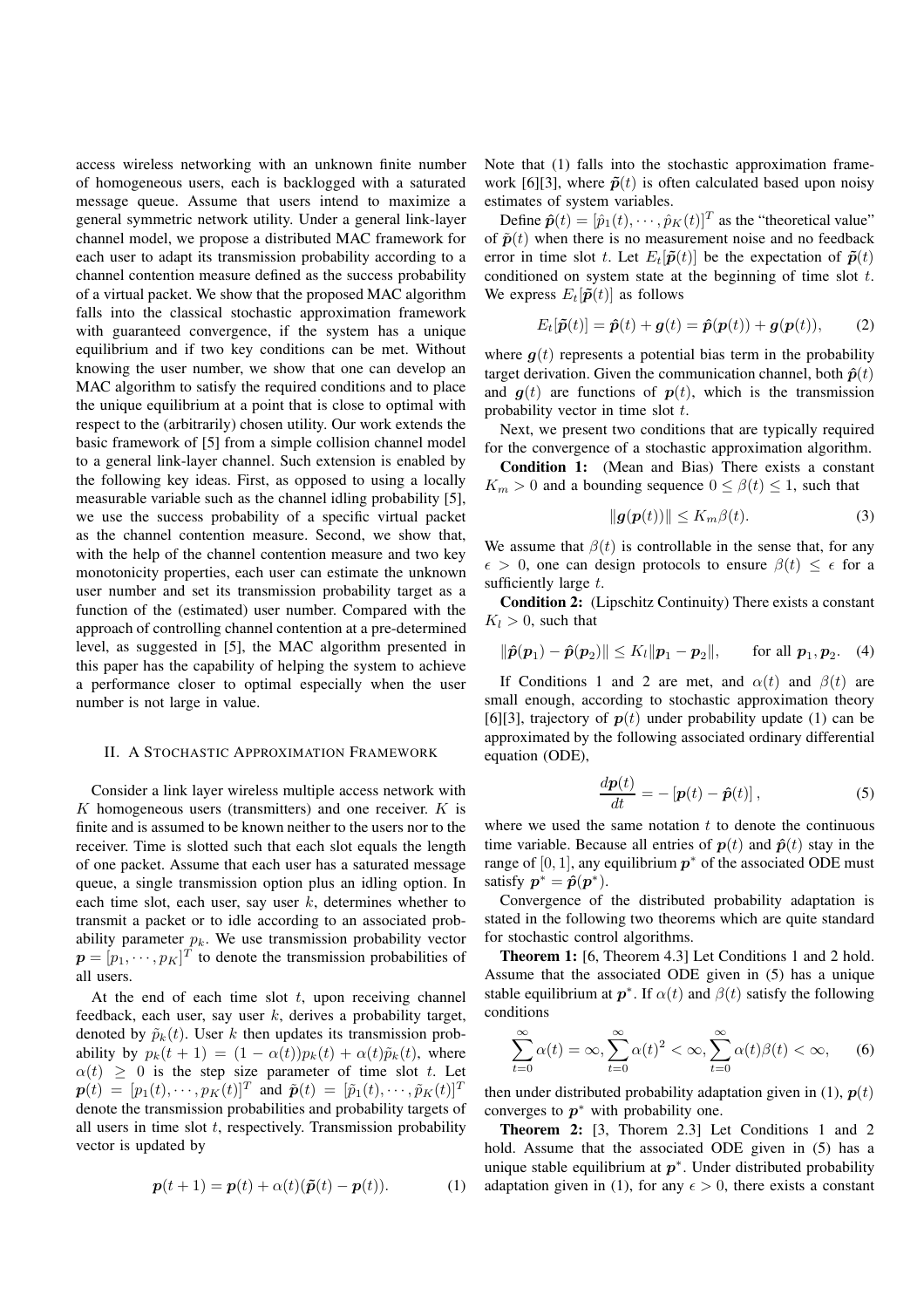$K_w > 0$ , such that, for any  $0 < \alpha < \overline{\alpha} < 1$  satisfying the following constraint

$$
\exists T_0 \ge 0, \underline{\alpha} \le \alpha(t) \le \overline{\alpha}, \beta(t) \le \sqrt{\overline{\alpha}}, \forall t \ge T_0, \qquad (7)
$$

 $p(t)$  converges weakly to  $p^*$  in the following sense

$$
\limsup_{t \to \infty} Pr\{\|\mathbf{p}(t) - \mathbf{p}^*\| \ge \epsilon\} < K_w \overline{\alpha}.\tag{8}
$$

With convergence of the system guaranteed by Theorems 1 and 2, key objectives of the system design are to develop the distributed MAC algorithm to satisfy Conditions 1 and 2 and to place the unique system equilibrium at the desired point. Because users are homogeneous, due to symmetry, if a system equilibrium  $p^*$  is indeed unique, it must take the form of  $p^* = p^*1$ , with 1 being the vector of all ones. In other words, transmission probabilities of all users at the equilibrium must be identical. We choose to enforce such a property by requiring that all users should obtain the same transmission probability target in each time slot, as introduced below.

We assume that there is a virtual packet being transmitted in each time slot. Virtual packets of different time slots are identical. A virtual packet is an assumed packet with known coding details but it is not physically transmitted by any user in the system, i.e., the packet is "virtual". We assume that, without knowing the transmission/idling status of the users, the receiver can detect whether the reception of a virtual packet should be regarded as successful or not, and therefore can estimate its success probability. Note that, such detection tasks and their performance bounds have been extensively discussed in the distributed channel coding theory [9][12][8].

Let  $q_v(t)$  denote the success probability of the virtual packet in time slot  $t$ . We assume that the receiver should estimate  $q_v(t)$  and feed it back to all transmitters. We term  $q_v(t)$  the "channel contention measure" because it is designed to serve as a measurement of the contention level of the link-layer multiple access channel. In the collision channel case when  $q_v(t)$  equals the channel idling probability, feeding back  $q_v(t)$ may not be necessary. So long as each user  $k$  knows the success probability of its own packet, denoted by  $q_k(t)$ , idling probability of the channel can be estimated by  $(1-p_k(t))q_k(t)$ . With a general link layer channel, however, estimating  $q_v(t)$ may not always be possible if it is not fed back directly by the receiver. Upon receiving  $q_v(t)$ , each user calculates its probability target as the same function of  $q_v(t)$ , denoted by  $\hat{p}(q_v(t))$ . In other words, the vector transmission probability target is given by  $\hat{\mathbf{p}}(t) = \hat{p}(q_v(t))\mathbf{1}$ . Consequently, any system equilibrium  $p^*$  must take the form of  $p^* = p^* \mathbf{1}$ , where  $p^*$  satisfies  $p^* = \hat{p}(p^*)$  with  $\hat{p}(p^*)$  being the theoretical probability target of the users given that all users have the same transmission probability  $p^*$ .

In a practical system, the measurement of  $q_v(t)$  is likely to be corrupted by noise. We assume that, if users keep their transmission probability vector  $\hat{p}$  at a constant, and  $q_v$  is measured over an interval of  $O$  time slots, then the measurement should converge to its true value with probability one as Q is taken to infinity. Other than this assumption, measurement noise is not involved in the discussion of the design objectives of meeting Conditions 1 and 2 and placing the unique system equilibrium at the desired point. Therefore, in the following section, we assume that  $q_v(t)$  can be measured precisely and be fed back to the users. This leads to  $\tilde{\mathbf{p}}(t) = \hat{\mathbf{p}}(t) = \hat{p} \mathbf{1}$ . We will also skip the time index  $t$  to simplify the notations.

#### III. DISTRIBUTED MAC ALGORITHM

Given the physical layer channel and coding details of the real and the virtual packets, we characterize the link layer channel using two sets of derived channel parameters. Define  ${C_{rj}}$  for  $j \geq 0$  as the "real channel parameter set", where  $C_{rj}$ is the conditional success probability of a real packet should it be transmitted in parallel with  $j$  other real packets. Similarly, define  $\{C_{vj}\}\$ for  $j\geq 0$  as the "virtual channel parameter set", where  $C_{vi}$  is the success probability of the virtual packet should it be transmitted in parallel with  $j$  real packets. We assume that  $C_{vj} \geq C_{v(j+1)} \geq 0$  for all  $j \geq 0$ . This implies that an increased number of parallel real packet transmissions should not improve the chance of a virtual packet getting through the channel. Let  $\epsilon_v \geq 0$  be a pre-determined small constant. Define  $J_{\epsilon_v}$  as the minimum integer such that  $C_{vJ_{\epsilon_v}}$ is strictly larger than  $C_{v(J_{\epsilon_v}+1)} + \epsilon_v$ , i.e.,

$$
J_{\epsilon_v} = \underset{j}{\arg\min} C_{vj} > C_{v(j+1)} + \epsilon_v.
$$
 (9)

According to the distributed channel coding theory [9][12][8],  ${C_{r,i}}$  and  ${C_{v,i}}$  can be derived from the physical layer channel model and the coding details of the packets. Therefore, we assume that both  $\{C_{rj}\}\$  and  $\{C_{vj}\}\$  should be known to the users and to the receiver.

We assume that the users intend to maximize a symmetric utility, denoted by  $U(K, p, \{C_{rj}\})$ , which is defined as a function of the unknown user number  $K$ , the common transmission probability  $p$  of all users, and the real channel parameter set  $\{C_{rj}\}\$ . Write  $p = \frac{x}{K}$ . We define  $x^*$  using the following asymptotic utility optimization

$$
x^* = \underset{x}{\operatorname{argmax}} \lim_{K \to \infty} U\left(K, \frac{x}{K}, \{C_{rj}\}\right). \tag{10}
$$

Let  $b \ge 1$  be a pre-determined design parameter whose value will be introduced later. Define  $p_{\text{max}}$  as

$$
p_{\max} = \min\left\{1, \frac{x^*}{J_{\epsilon_v} + b}\right\}.
$$
 (11)

We will show next that, without knowing the actual user number  $K$ , it is possible to set the unique system equilibrium at  $p^* \mathbf{1} = \min\{p_{\max}, \frac{x^*}{K+b}\}\mathbf{1}.$ 

We intend to design a distributed MAC algorithm to set the unique system equilibrium at  $p^*$ **1** by maintaining channel contention at an appropriate level. Note that, given the virtual channel parameter set  $\{C_{vj}\}\$ , channel contention measure  $q_v(p, K)$  is a function of the transmission probability vector  $p$  and user number  $K$ . If all users transmit with the same probability p, i.e.,  $p = p1$ , then  $q_v(p1, K)$  is given by

$$
q_v(p\mathbf{1}, K) = \sum_{j=0}^{K} {K \choose j} p^j (1-p)^{K-j} C_{vj}.
$$
 (12)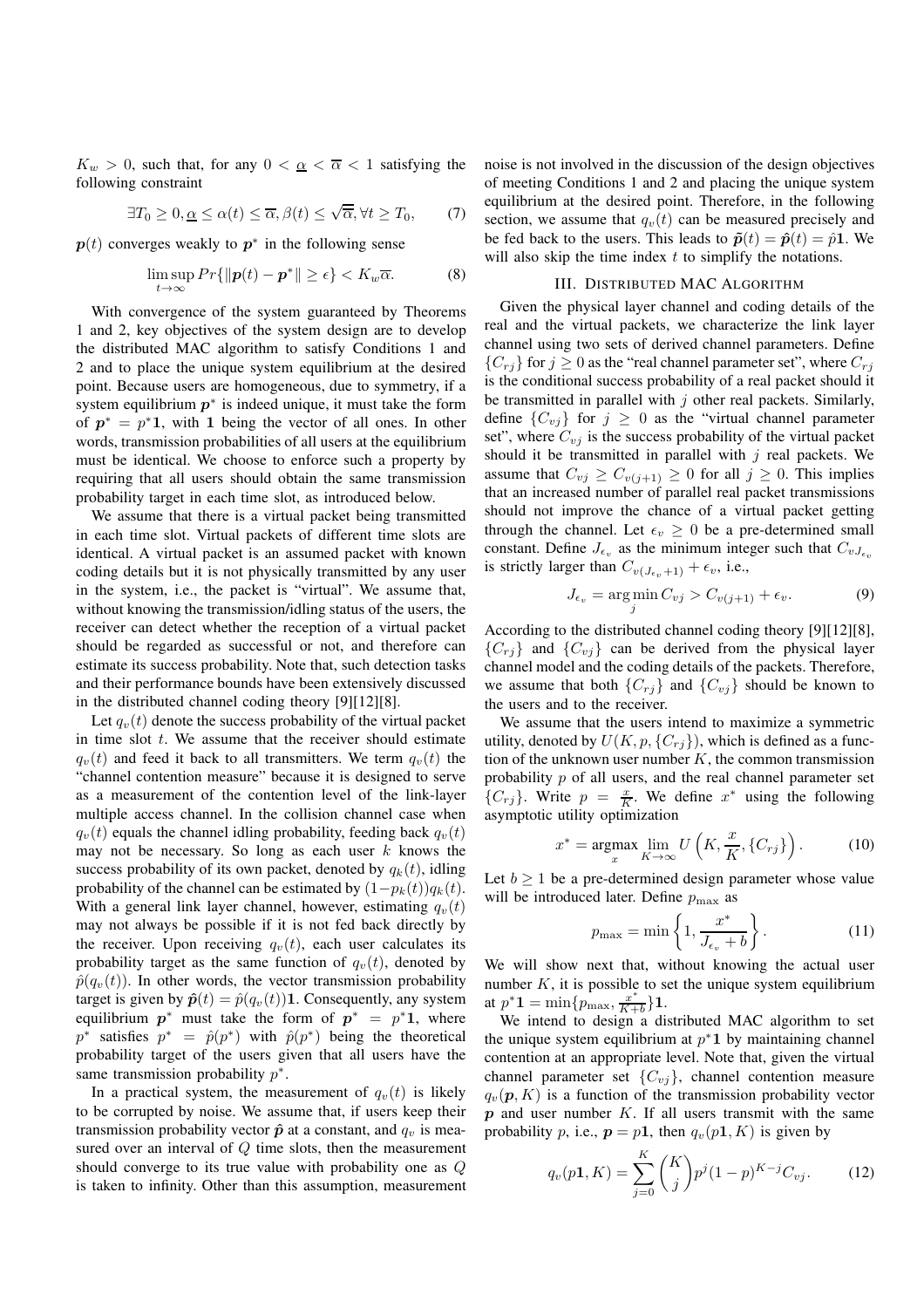Upon obtaining  $q_v$  from the receiver, each user should first obtain a user number estimate, denoted by  $\hat{K}$ , and then set the corresponding probability target at  $\tilde{p} = \hat{p}$  $\min\left\{p_{\text{max}}, \frac{x^*}{\hat{K}+}\right\}$  $\left\{\frac{x^*}{\hat{K}+b}\right\}$ . In the following, we will show that, for any  $x^* > 0$ , without knowing K, one can always choose an appropriate  $b$  and design a distributed MAC algorithm to converge to the desired equilibrium  $p^* \mathbf{1} = \min\{p_{\max}, \frac{x^*}{K+b}\}\mathbf{1}.$ 

Convergence of the MAC algorithm to be introduced depends on two monotonicity properties presented below. First, the following theorem shows that, given user number  $K$ ,  $q_v(p1, K)$  is non-increasing in p.

**Theorem 3:** Under the assumption that  $C_{vj} \geq C_{v(j+1)}$  for all  $j \geq 0$ ,  $q_v(p1, K)$  given in (12) satisfies  $\frac{\partial q_v(p1, K)}{\partial p} \leq 0$ . Furthermore,  $\frac{\partial q_v(p\mathbf{1},K)}{\partial p} < 0$  holds with strict inequality for  $K > J_{\epsilon_v}$  and  $p \in (0, 1)$ .

The proof of Theorem 3 is given in Appendix A.

Next, we introduce the "theoretical channel contention measure", denoted by  $q_v^*$ , to characterize the desired contention level of the system. Let  $\hat{p} = \frac{x^*}{\hat{k}_+}$  $\frac{x^*}{\hat{K}+b}$ , and  $N = \lfloor \hat{K} \rfloor$  be the largest integer below  $\hat{K}$ . We define a continuous function  $q_v^*(\hat{p})$ , which can also be viewed as a function of  $\hat{K}$ , as follows

$$
q_v^*(\hat{p}) = \frac{\hat{p} - p_{N+1}}{p_N - p_{N+1}} q_N(\hat{p}) + \frac{p_N - \hat{p}}{p_N - p_{N+1}} q_{N+1}(\hat{p}), \quad (13)
$$

where  $p_N = \min \left\{ p_{\text{max}}, \frac{x^*}{N+1} \right\}$  $\frac{x^*}{N+b}$  $p_{N+1}$  $\min\left\{p_{\text{max}}, \frac{x^*}{N+1}\right\}$  $\frac{x^*}{N+1+b}$ , and

$$
q_N(p) = \sum_{j=0}^N {N \choose j} p^j (1-p)^{N-j} C_{vj},
$$
  

$$
q_{N+1}(p) = \sum_{j=0}^{N+1} {N+1 \choose j} p^j (1-p)^{N+1-j} C_{vj}. \tag{14}
$$

Note that if the user number indeed equals  $K = \hat{K}$  with  $\hat{K} \geq$  $x^*$  – *b*, then  $q_v^*(\hat{p})$  defined in (13) equals the channel contention measure  $q_v(\boldsymbol{p}^*, K)$  at the desired equilibrium  $\boldsymbol{p}^* = \frac{x^*}{K+b} \mathbf{1}$ .

The following theorem gives the second monotonicity property, which shows that, given an arbitrary  $x^* > 0$ , with an appropriate choice of b,  $q_v^*(\hat{p})$  is non-decreasing in  $\hat{p}$ .

**Theorem 4:** Let  $x^* > 0$ . If  $b \ge \max\{1, x^* - \gamma_{\epsilon_v}\}\$ , with  $\gamma_{\epsilon_v}$  being given by

$$
\gamma_{\epsilon_v} = \min_{N, N \ge J_{\epsilon_v}, N \ge x^* - b} \n\frac{\sum_{j=0}^N j {N \choose j} \left( \frac{p_{N+1}}{1 - p_{N+1}} \right)^j (C_{vj} - C_{v(j+1)})}{\sum_{j=0}^N {N \choose j} \left( \frac{p_{N+1}}{1 - p_{N+1}} \right)^j (C_{vj} - C_{v(j+1)})}, (15)
$$

then  $q_v^*(\hat{p})$  defined in (13) is non-decreasing in  $\hat{p}$ . Furthermore, if  $b > \max\{1, x^* - \gamma_{\epsilon_v}\}\$  holds with strict inequality, then  $q_v^*(\hat{p})$ is strictly increasing in  $\hat{p}$  for  $\hat{p} \in (0, p_{\text{max}})$ .

The proof of Theorem 4 is given in Appendix B. We want to point out that, if  $\epsilon_v$  is small enough to satisfy  $C_{vi} = C_{v(i+1)}$ for all  $j < J_{\epsilon_v}$ , then we have  $\gamma_{\epsilon_v} = J_{\epsilon_v}$ . Otherwise,  $\gamma_{\epsilon_v} \leq J_{\epsilon_v}$ is generally true.

We now propose the following distributed MAC algorithm. **Distributed MAC Algorithm:**

- 1) Initialize the transmission probabilities of all users.
- 2) Over an interval of Q time slots, with  $Q \geq 1$ , the receiver measures the success probability of the virtual packet, denoted by  $q_v$ , and feeds  $q_v$  back to all transmitters.
- 3) Upon receiving  $q_v$ , each user, say user  $k$ , derives a probability target  $\hat{p}$  by solving the equation of  $q_v^*(\hat{p}) = q_v$ . If a  $\hat{p} \in [0, p_{\text{max}}]$  satisfying  $q_v^*(\hat{p}) = q_v$  cannot be found, user k sets  $\hat{p}$  at  $\hat{p} = p_{\text{max}}$  when  $q_v > q_v^*(p_{\text{max}})$ , or at  $\hat{p} = 0$  when  $q_v < q_v^*(0)$ .
- 4) User k then updates its transmission probability by  $p_k =$  $(1 - \alpha)p_k + \alpha \hat{p}$ , where  $\alpha$  is the step size parameter for user  $k$ .
- 5) Go back to step 2 till convergence.

**Theorem 5:** Given  $x^* > 0$ , let b be chosen to satisfy  $b > \max\{1, x^* - \gamma_{\epsilon_v}\}\.$  With the proposed MAC algorithm, the system has a unique equilibrium at  $p^* = \min\{p_{\max}, \frac{x^*}{K+b}\}\mathbf{1}$ . Furthermore, given user number K, the probability target  $\hat{p}(p)$ as a function of transmission probability vector  $p$  satisfies Conditions 1 and 2. Consequently, transmission probability vector  $p$  converges to  $p^*$  in the sense explained in Theorems 1 and 2.

The proof of Theorem 5 is given in Appendix C.

In the above analysis, we did not pose any design constraint on the coding detail of the virtual packet. Convergence of the distributed MAC algorithm is guaranteed so long as parameter b is chosen to satisfy  $b > \max\{1, x^* - \gamma_{\epsilon_v}\}\)$ , where  $\gamma_{\epsilon_v} = J_{\epsilon_v}$  if  $\epsilon_v$  is small enough. However, one should note that optimality of the MAC algorithm can be affected by the value of b and  $J_{\epsilon_v}$ . Both b and  $J_{\epsilon_v}$  are determined by the virtual channel parameter set  $\{C_{vj}\}\$  which is dependent on the virtual packet design. Because the proposed MAC algorithm sets system equilibrium at  $p^* = \min\{p_{\max}, \frac{x^*}{K+1}\}$  $\frac{x^*}{K+b}$  } 1, there are two optimality concerns. On one hand, for a large user number  $K$ , it is a general preference that one should design virtual packets to allow a relatively small value of  $b$ , which implies a  $J_{\epsilon_v}$  value not much smaller than  $x^*$ . On the other hand, for a small user number  $K$ , one should design virtual packets to support a  $J_{\epsilon_v}$  value not much larger than  $x^*$ , so that  $p_{\text{max}} = \min\{1, \frac{x^*}{J_{\epsilon_v}}\}$  $\frac{x}{J_{\epsilon_v}+b}$  can be as close to 1 as possible. Considering both optimality concerns, a general guideline is to design coding parameters of the virtual packet such that  $J_{\epsilon_{\nu}}$ is slightly smaller than  $x^*$  and b is close to 1.

### IV. INTERPRETING THE CONTENTION MEASURE

Classical MAC protocols often assume that a user should get feedback from the receiver on whether its own packets are successfully received or not [1]. This enables each user, say user  $k$ , to measure the conditional success probability of its own packet transmissions, denoted by  $q_k$ . In this section, we consider the case when  $q_k$  is the only feedback available to user  $k$ . To simplify the discussion, we also assume that a virtual packet should have the same communication parameters as those of a real packet. In order to apply the MAC algorithm proposed in Section III, user  $k$  will need to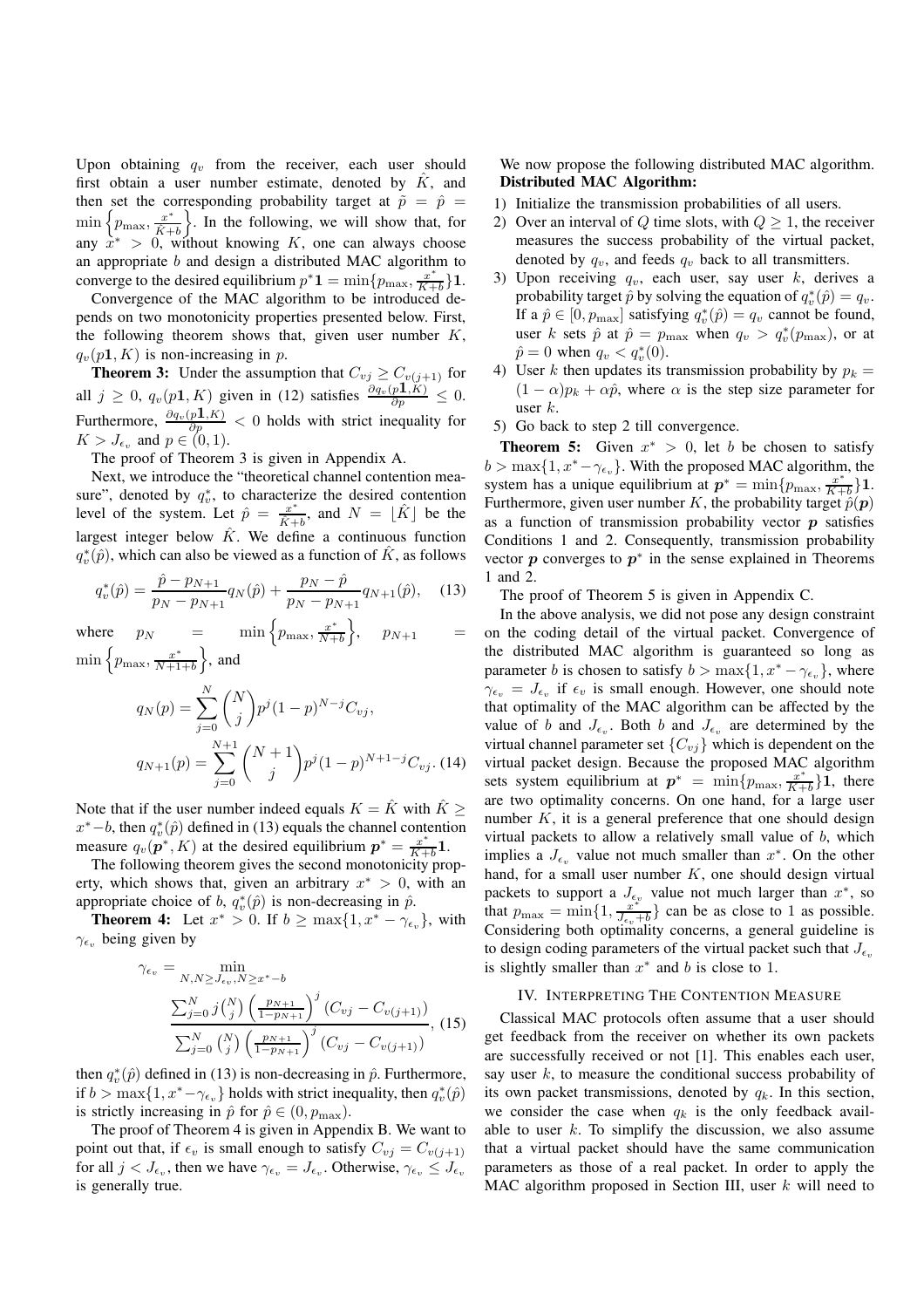interpret the success probability of the virtual packet based on the measurement of  $q_k$ . Because transmission activities of the users are mutually independent,  $q_k$  equals the conditional success probability of the virtual packet given that user  $k$  idles. Consequently, user  $k$  can calculate the success probability of the virtual packet by

$$
q_v = (1 - p_k)q_k + p_k d_k, \t\t(16)
$$

where  $p_k$  is the transmission probability of user k, and  $d_k$  is the conditional success probability of the virtual packet given that user k transmits a packet<sup>2</sup>. Note that  $d_k$  can be easily calculated in special cases. For example, under a collision channel model, we have  $d_k = 0$ . In this case,  $q_v = (1 - p_k)q_k$ is the actual success probability of the virtual packet. However, for a general channel,  $d_k$  may not always be available at the transmitters unless additional feedback information is provided. When  $d_k$  is not available, we propose a two-step approach for each user to interpret  $d_k$  and hence the success probability of the virtual packet  $q_v$ , and then to update its transmission probability accordingly.

To explain the detail of the two-step approach, we need to define two auxiliary functions. More specifically, for an arbitrary estimated number of users  $\breve{K}$ , let  $\breve{N} = |\breve{K}|$  denote the largest integer below  $\check{K}$ . Let  $\check{p} = \min\{p_{\max}, \frac{\check{x}^*}{\check{K}+1}\}$  $\frac{x^*}{\breve{K}+b}$ ,  $p_{\breve{N}} =$  $\min\{p_{\text{max}}, \frac{x^*}{N+1}\}$  $\frac{x^*}{N+b}$ } and  $p_{N+1} = \min\{p_{\max}, \frac{x^*}{N+1}\}$  $\frac{x^{\pi}}{N+1+b}$ , where b is a constant satisfying  $b > \max\{1, x^* - \gamma_{\epsilon_v}\}\)$ . We define auxiliary functions  $q^*(\check{p})$  and  $d^*(\check{p})$  as follows

$$
q^*(\check{p}) = \frac{\check{p} - p_{\check{N}+1}}{p_{\check{N}} - p_{\check{N}+1}} \sum_{j=0}^{\check{N}-1} {\check{N} - 1 \choose j} \times \check{p}^j (1 - \check{p})^{\check{N} - 1 - j} C_{vj} + \frac{p_{\check{N}} - \check{p}}{p_{\check{N}} - p_{\check{N}+1}} \sum_{j=0}^{\check{N}} {\check{N} \choose j} \check{p}^j (1 - \check{p})^{\check{N} - j} C_{vj}, d^*(\check{p}) = \frac{\check{p} - p_{\check{N}+1}}{p_{\check{N}} - p_{\check{N}+1}} \sum_{j=0}^{\check{N}-1} {\check{N} - 1 \choose j} \times \check{p}^j (1 - \check{p})^{\check{N} - 1 - j} C_{v(j+1)} + \frac{p_{\check{N}} - \check{p}}{p_{\check{N}} - p_{\check{N}+1}} \sum_{j=0}^{\check{N}} {\check{N} \choose j} \check{p}^j (1 - \check{p})^{\check{N} - j} C_{v(j+1)}.
$$
(17)

In the case when  $\breve{K}$  takes an integer value,  $q^*(\breve{p})$  is the conditional success probability of the virtual packet under the assumptions that the system has  $\tilde{K}$  users, user k idles, and all other users have the same transmission probability of  $\check{p}$ . Similarly,  $d^*(\tilde{p})$  represents the conditional success probability of the virtual packet under the assumptions that the system has  $\check{K}$  users, user k transmits a packet, and all other users have the same transmission probability of  $\check{p}$ .

Next, we present the two-step approach that is suggested for each user to obtain its transmission probability target.

**Step 1:** Over an interval of  $Q \ge 1$  time slots, each user, say user  $k$ , measures its own conditional success probability  $q_k$ . User k then obtains an intermediate transmission probability  $\check{p}$  by solving the equation of  $q^*(\check{p}) = q_k$ . If a  $\tilde{p} \in [0, p_{\text{max}}]$  satisfying  $q^*(\tilde{p}) = q_k$  cannot be found, user k sets  $\check{p}$  at  $\check{p} = p_{\text{max}}$  when  $q_k > q^*(p_{\text{max}})$ , or at  $\check{p} = 0$  when  $q_k < q^*(0)$ .

**Step 2:** In the second step, user k interprets channel contention measure  $q_v$  as

$$
q_v = (1 - p_k)q_k + p_k d^*(\check{p}).
$$
 (18)

An updated transmission probability target  $\hat{p}$  for user k is then determined by solving  $q_v^*(\hat{p}) = q_v$ . As before, if a  $\hat{p} \in [0, p_{\text{max}}]$  satisfying  $q_v^*(\hat{p}) = q_v$  cannot be found, user k sets  $\hat{p}$  at  $\hat{p} = p_{\text{max}}$  when  $q_v > q_v^*(p_{\text{max}})$ , or at  $\hat{p} = 0$  when  $q_v < q_v^*(0)$ .

Note that when  $\hat{p}$  is obtained by the two step approach, a convergence proof of the MAC algorithm is no longer available. This is because the two step approach does not guarantee that transmission probability targets obtained by different users should be identical. Therefore, the assumption that any equilibrium  $p^*$  must take the form of  $p^* = p^* \mathbf{1}$  is no longer valid. Nevertheless, in the following theorem, we show that the two-step approach is equivalent to a simplified one-step approach where user k directly uses  $\tilde{p}$  obtained in Step 1 as its transmission probability target.

**Theorem 6:** Let  $x^* > 0$ , and  $b \ge \max\{1, x^* - \gamma_{\epsilon_v}\}\)$ , where  $\gamma_{\epsilon_v}$  is defined in (15). Suppose that each user, say user k, first obtains an intermediate transmission probability  $\check{p}$  and then determines its transmission probability target  $\hat{p}$  by following the two-step approach. Then  $\tilde{p} \geq p_k$  implies  $\hat{p} \geq p_k$ , while  $\tilde{p} \leq p_k$  implies  $\hat{p} \leq p_k$ .

The proof of Theorem 6 is presented in Appendix D.

Theorem 6 suggests that each user can simplify the two step approach into Step 1 only and simply set the transmission probability target at  $\hat{p} = \check{p}$ . In cases when the two-step approach does lead the system to the designed equilibrium, the simplified one step approach should also lead the system to the same equilibrium.

#### V. SIMULATION RESULTS

**Example 1:** (Optimality) We first consider a distributed multiple access network with  $K$  users and a simple fading channel. In each time slot, with a probability of 0.3, the channel can support no more than  $M_1 = 4$  parallel real packet transmissions, and with a probability of 0.7, the channel can support no more than  $M_2 = 6$  parallel real packet transmissions<sup>3</sup>. The real channel parameter set  $\{C_{rj}\}\$ in this case is given by  $C_{rj} = 1$  for  $j < 4$ ,  $C_{rj} = 0.7$  for  $4 \le j < 6$ , and  $C_{rj} = 0$  for  $j \ge 6$ . Assume that users intend to optimize

<sup>&</sup>lt;sup>2</sup>Extensions can be made to the case when a virtual packet is equivalent to the combination of R real packets by decomposing  $q_k$  in a similar way as shown in (16).

<sup>&</sup>lt;sup>3</sup>Note that such a channel can appear if there is an interfering user that transmits a packet with probability 0.3 in each time slot. One packet from the interfering user is equivalent to the combination of two packets from a regular user.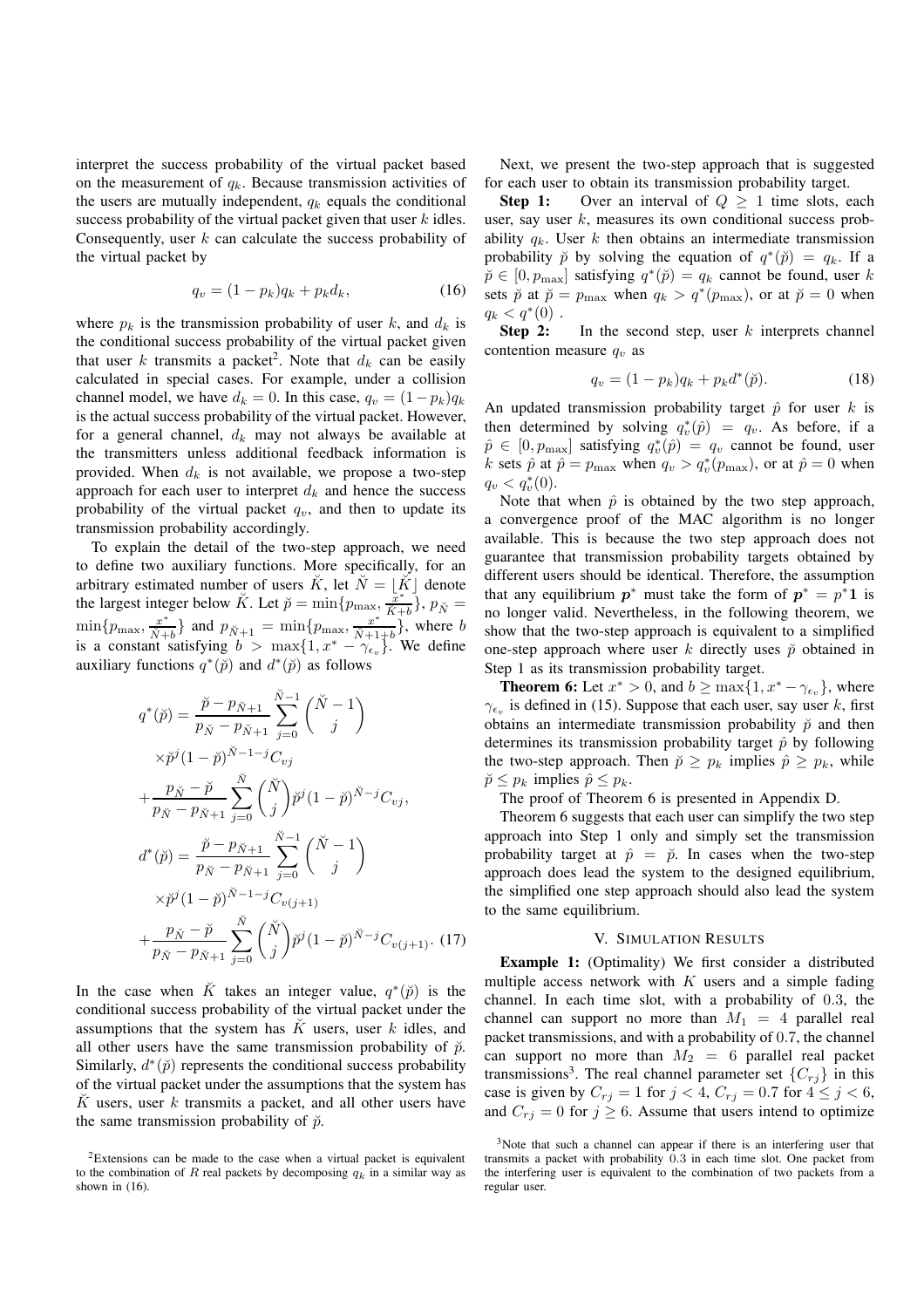the symmetric throughput weighted by a transmission energy cost of  $E = 0.3$ . With the number of users being K and all users transmitting with the same probability  $p$ , system utility  $U(K, p, \{C_{rj}\})$  is given by

$$
U(K, p, \{C_{rj}\}) = -EKp +
$$
  

$$
\sum_{j=0}^{K-1} K\binom{K-1}{j} p^{j+1} (1-p)^{K-1-j} C_{rj}.
$$
 (19)

Correspondingly,  $x^*$  can be obtained from (10) as  $x^* = 3.29$ . Assume that a virtual packet should have the same coding parameters as those of a real packet. The virtual channel parameter set  $\{C_{vj}\}$  is therefore identical to the real channel parameter set, i.e.,  $C_{vj} = C_{rj}$  for all  $j \geq 0$ . With  $\epsilon_v = 0.01$ , we have  $\gamma_{\epsilon_v} = J_{\epsilon_v} = 3$ . Therefore, we can set  $b = 1.01 > x^* - \gamma_{\epsilon_v}.$ 

In Figure 1, we illustrate three utilities all as functions of



Fig. 1. Sum utility as functions of the number of users for distributed multiple access over a simple fading channel.

the number of users  $K$ . The solid curve represents the utility achieved by the proposed MAC algorithm at the designed equilibrium. The dashed curve represents the optimum utility under the assumption that number of users  $K$  is known, and this is not necessarily achievable without the knowledge of  $K$ . The dash-dotted curve represents the utility if we maintain the channel idling probability at its asymptotically optimal value of  $\exp(-x^*)$ , as suggested in [5]<sup>4</sup>. This is equivalent to setting the transmission probabilities of all users at  $1 - \exp\left(-\frac{x^*}{K}\right)$  $\frac{x^*}{K}$ ). It can be seen that, the proposed MAC algorithm can achieve a higher utility value compared with the approach suggested in [5]. Achieved utility of the proposed MAC algorithm is also reasonably close to optimal when the number of users  $K$  is not close to M.

**Example 2:** (Convergence in a dynamic environment) Following Example 1, in each time slot, a channel state flag is randomly generated to indicate whether the channel can support the parallel transmissions of no more than 4 or 6 packets.

Each user also randomly determines whether a packet should be transmitted according to its own transmission probability parameter. Whether a packet can go through the channel or not is then determined using the corresponding channel model. Assume that each user only knows the success/failure status of its own packets, and uses the simplified one step approach to calculate its transmission probability target. Each user  $k$  uses the following exponential moving average approach to measure  $q_k$ .  $q_k$  is initialized at  $q_k = 1$ . In each time slot, if user  $k$  transmits a packet, then  $q_k$  is updated by  $q_k = (1 - \frac{1}{300})q_k + \frac{1}{300}I_k$ , where  $I_k \in \{0, 1\}$  is an indicator of the success/failure status of the packet transmitted by user  $k$  in the current time slot. While this is different from the approach proposed in the distributed MAC algorithm, simulations show that an exponential averaging measurement of  $q_k$  can often lead the system to converge in a relatively smaller number of time slots. If user  $k$  does not transmit a packet in a time slot, then user k maintains the estimated  $q_k$  value during the time slot. The rest of probability adaptation proceeds according to the distributed MAC algorithm introduced in Section IV with a constant step size of  $\alpha = 0.05$ .

We assume that the system contains  $K = 8$  users at the beginning. We say that the system starts with Stage 1. At the 3001th time slot, we assume that the system enters Stage 2 when 7 other users join the network. This leads to a total of  $K = 15$  users. Each of the new users has its transmission probability initialized at zero and its packet conditional success probability initialized at one. Then at the 6001th time slot, we assume that the system enters Stage 3 when 5 users exit the network.

In Figure 2, we illustrate convergence behavior of the



Fig. 2. Convergence behavior in average transmission probability of the active users of a multiple access network over three stages.

system in average transmission probability of the active users over the three stages. The corresponding optimal transmission probability (i.e., transmission probability that maximizes the symmetric utility) and the theoretical transmission probability at the designed equilibria are also illustrated in dashed lines and dash-dotted lines, respectively. While a theoretical convergence proof is not available in this case, we can see that in

<sup>&</sup>lt;sup>4</sup>While [5] also suggested to maintain other variables at their asymptotically optimal values, these alternative approaches do not lead to a better performance in this example.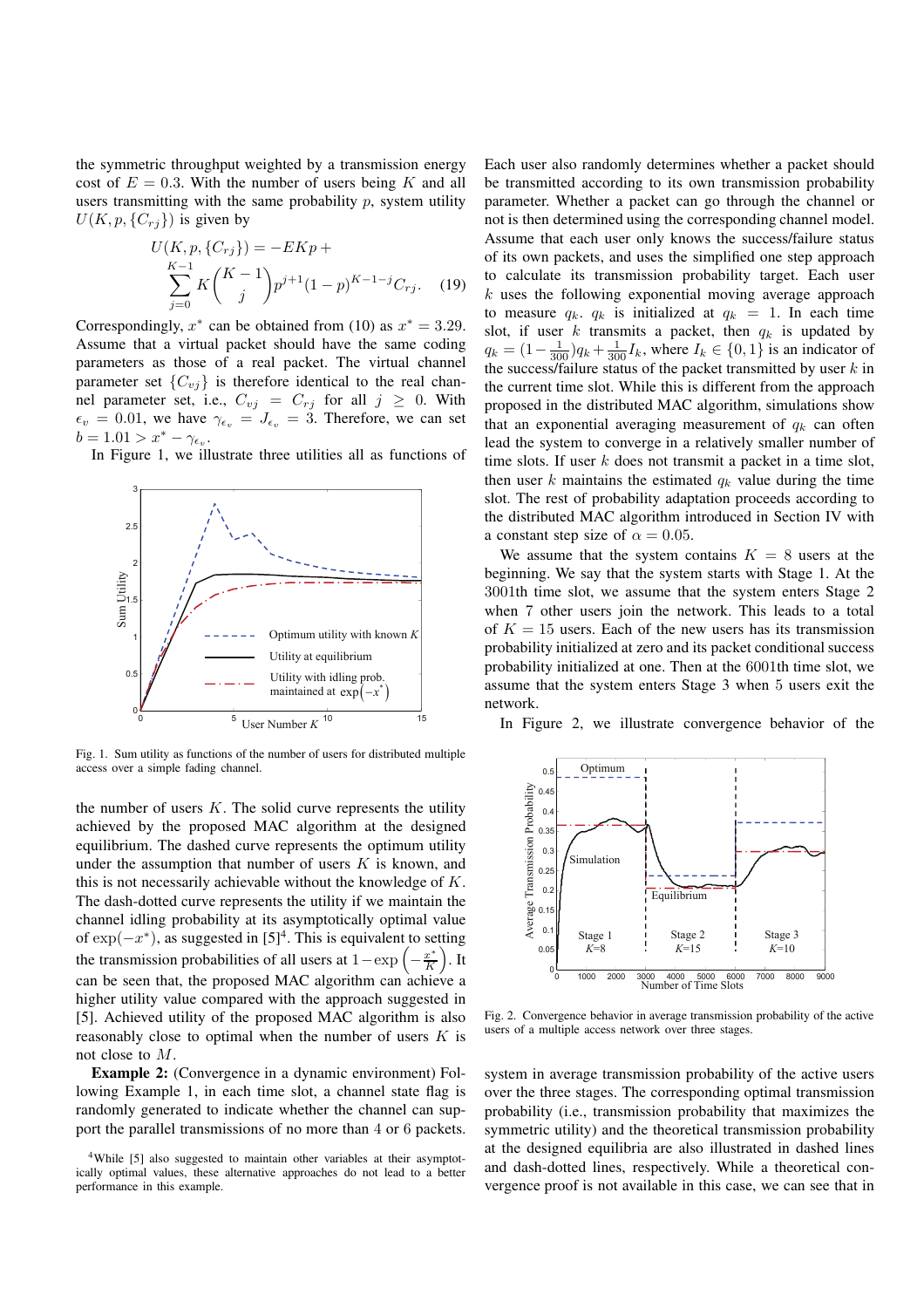a dynamic environment when users join/exit the system, the proposed MAC algorithm has a reasonably good capability to help active users tracking the designed equilibrium.

#### **APPENDIX**

# *A. Proof of Theorem 3*

The partial derivative of  $q_v(p, K)$  with respect to p is given by

$$
\frac{\partial q_v(p, K)}{\partial p} = \sum_{j=0}^{K} {K \choose j} j p^{j-1} (1-p)^{K-j} C_{vj}
$$
  

$$
-\sum_{j=0}^{K} {K \choose j} p^j (K-j) (1-p)^{K-j-1} C_{vj}
$$
  

$$
=\sum_{j=0}^{K-1} K {K-1 \choose j} p^j (1-p)^{K-1-j} (C_{v(j+1)} - C_{vj})
$$
  

$$
\leq 0,
$$
 (20)

where the last inequality is due to the assumption that  $C_{vj} \geq$  $C_{v(j+1)}$  for all  $j \geq 0$ . Note that (20) holds with strict inequality if  $K > J_{\epsilon_v}$  and  $p(1-p) \neq 0$ .

# *B. Proof of Theorem 4*

We only prove the theorem under the assumption that  $\frac{x^*}{N+b} \leq p_{\text{max}}$ . It is easy to extend the derivations to the case when  $\frac{x^*}{N+b} > p_{\text{max}}$ .

According to the definition of  $q_v^*(\hat{p})$  in (13), we have

$$
\frac{dq_v^*(\hat{p})}{d\hat{p}} = \frac{q_N(\hat{p}) - q_{N+1}(\hat{p})}{p_N - p_{N+1}} + \frac{\hat{p} - p_{N+1}}{p_N - p_{N+1}} \frac{dq_N(\hat{p})}{d\hat{p}} + \frac{p_N - \hat{p}}{p_N - p_{N+1}} \frac{dq_{N+1}(\hat{p})}{d\hat{p}}.
$$
\n(21)

Write  $\hat{K} = N + 1 - \lambda$  with  $\lambda \in (0, 1]$ . We have

$$
\hat{p} - p_{N+1} = \frac{x^*}{\hat{K} + b} - \frac{x^*}{N+1+b} = \frac{\lambda}{N+1+b}\hat{p},\qquad(22)
$$

and

$$
p_N - \hat{p} = \frac{x^*}{N + b} - \frac{x^*}{\hat{K} + b} = \frac{1 - \lambda}{N + b} \hat{p}.
$$
 (23)

Meanwhile, because function  $q_{N+1}(\hat{p})$  can be decomposed as

$$
q_{N+1}(\hat{p}) = \sum_{j=0}^{N+1} {N+1 \choose j} \hat{p}^j (1-\hat{p})^{N+1-j} C_{vj}
$$

$$
= \hat{p} \sum_{j=0}^N {N \choose j} \hat{p}^j (1-\hat{p})^{N-j} C_{v(j+1)}
$$

$$
+ (1-\hat{p}) \sum_{j=0}^N {N \choose j} \hat{p}^j (1-\hat{p})^{N-j} C_{vj}, \qquad (24)
$$

we have

$$
q_N - q_{N+1} = \hat{p} \sum_{j=0}^{N} {N \choose j} \hat{p}^j (1-\hat{p})^{N-j} (C_{vj} - C_{v(j+1)}). \tag{25}
$$

Furthermore, the derivatives of  $q_N(\hat{p})$  and  $q_{N+1}(\hat{p})$  are given by

$$
\frac{dq_N(\hat{p})}{d\hat{p}} = -\sum_{j=0}^{N} (N-j) \binom{N}{j}
$$

$$
\times \hat{p}^j (1-\hat{p})^{N-j-1} (C_{vj} - C_{v(j+1)}),
$$
(26)

and

$$
\frac{dq_{N+1}(\hat{p})}{d\hat{p}} = -\sum_{j=0}^{N} (N+1) \binom{N}{j}
$$

$$
\times \hat{p}^{j} (1-\hat{p})^{N-j} (C_{vj} - C_{v(j+1)}).
$$
 (27)

Substitute the above results into (21), we get

$$
(p_N - p_{N+1}) \frac{dq_v^*(\hat{p})}{\hat{p}} =
$$
  
\n
$$
\hat{p} \sum_{j=0}^N {N \choose j} \hat{p}^j (1-\hat{p})^{N-j} (C_{vj} - C_{v(j+1)})
$$
  
\n
$$
-\frac{\lambda}{N+1+b} \hat{p} \sum_{j=0}^N (N-j) {N \choose j} \hat{p}^j (1-\hat{p})^{N-j-1}
$$
  
\n
$$
\times (C_{vj} - C_{v(j+1)})
$$
  
\n
$$
-\frac{1-\lambda}{N+b} \hat{p} \sum_{j=0}^N (N+1) {N \choose j} \hat{p}^j (1-\hat{p})^{N-j}
$$
  
\n
$$
\times (C_{vj} - C_{v(j+1)})
$$
  
\n
$$
= \hat{p} \sum_{j=0}^N {N \choose j} \hat{p}^j (1-\hat{p})^{N-j-1} (C_{vj} - C_{v(j+1)})
$$
  
\n
$$
\times \left(1-\hat{p} - \frac{\lambda(N-j)}{N+1+b} - \frac{(1-\lambda)(1-\hat{p})(N+1)}{N+b}\right)
$$
  
\n
$$
= \hat{p} \sum_{j=0}^N {N \choose j} \hat{p}^j (1-\hat{p})^{N-j-1} (C_{vj} - C_{v(j+1)})
$$
  
\n
$$
\times \left(\frac{\lambda((1-\hat{p})(N+1+b) - N + j)}{N+b}\right).
$$
 (28)

Note that, for all  $j \geq 0$ , we have

$$
\frac{\lambda((1-\hat{p})(N+1+b)-N+j)}{N+1+b} \ge \frac{\lambda((1-p_N)(N+1+b)-N+j)}{N+1+b} \ge \frac{\lambda(b-x^*+j)}{N+1+b}.
$$
\n(29)

Therefore,  $\frac{dq_v^*(\hat{p})}{d\hat{p}} \ge 0$  if  $b \ge 1$  and the following inequality is satisfied.

$$
\sum_{j=0}^{N} {N \choose j} \hat{p}^{j} (1-\hat{p})^{N-j-1} (C_{vj} - C_{v(j+1)}) (b - x^* + j) \ge 0.
$$
\n(30)

It is easy to see that (30) holds if  $b \geq x^* - \gamma_{\epsilon_v}$ , with  $\gamma_{\epsilon_v}$  being defined in (15).